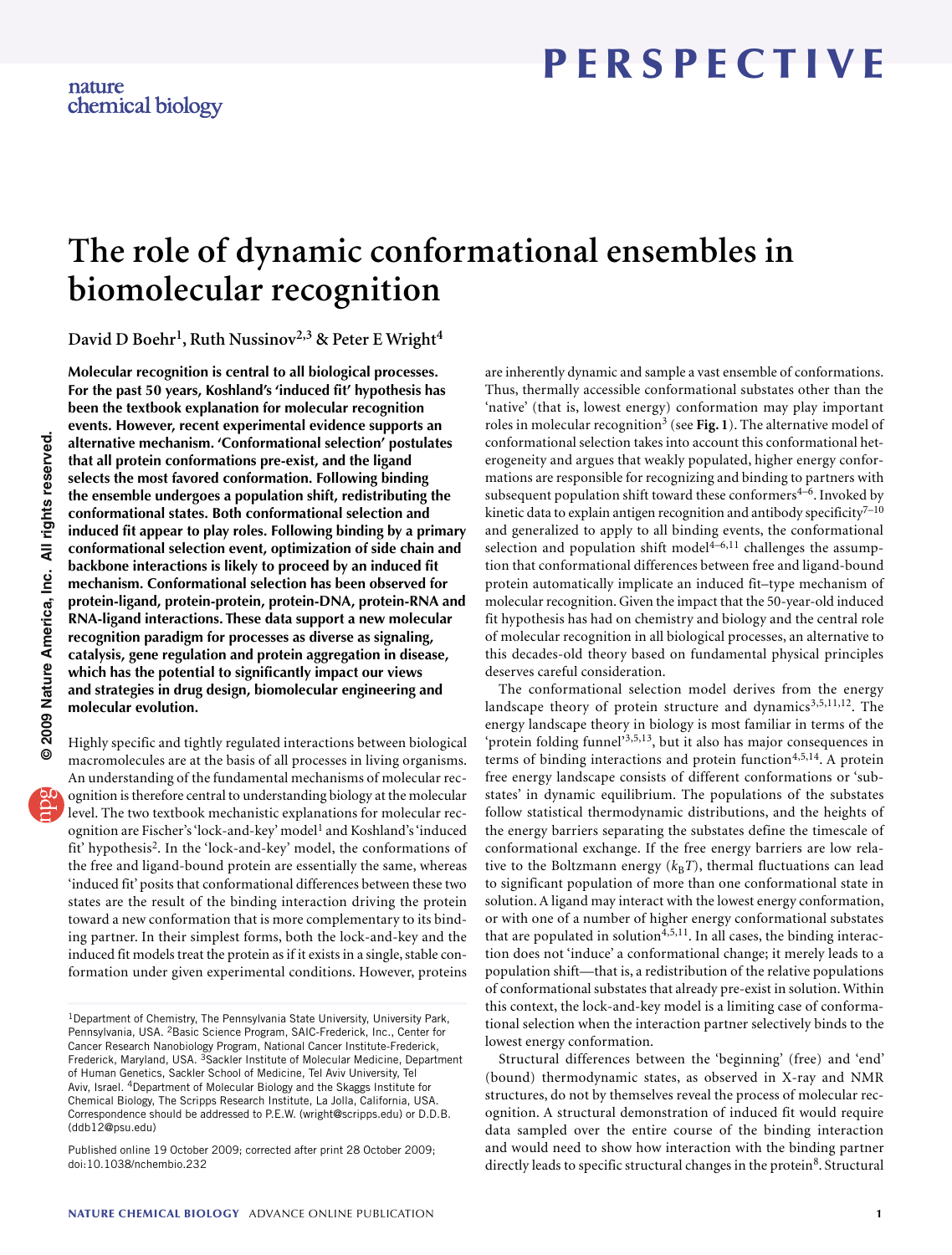### **PERSPECTIVE**

evidence for conformational selection would entail the characterization of alternative conformations in the free state that resemble the final ligand-bound conformation<sup>8</sup>, and this would need to be complemented by studies demonstrating that the ligand interacts with a small population of a 'bound' substate (throughout this review we will use the term 'bound' to refer to a conformational substate of the unliganded protein that has a conformation resembling that of the ligand-bound state). In the past, structural characterization of conformations other than the one most highly populated in solution or in the crystal has been difficult. Fortunately, single molecule, NMR and other spectroscopic techniques are now beginning to shed

#### **Box 1: Kinetics and thermodynamics of 'induced fit' versus 'conformational selection'**

Simple induced fit and conformational selection processes can be viewed in terms of a thermodynamic cycle (**[Fig. 1](#page-1-0)**). The key difference between these two extreme mechanisms is that in the induced-fit model the bound protein conformation forms only after interaction with a binding partner, whereas in the conformational selection model, it pre-exists in the ensemble of conformations sampled by the free protein in the absence of ligand. The kinetic rate constants describing the thermodynamic cycle can dictate which molecular recognition pathway will dominate. According to this model, if the concentration of the higher energy 'bound' conformation ( $[P_2]$ ) is larger than the concentration of the induced-fit intermediate ([P<sub>1</sub>L]), conformational selection will be the preferred kinetic pathway<sup>99</sup>. This means that for induced fit to be operative, there must be some initial favorable interaction between the ligand and the protein  $(K_1)$  before conformational change, and/or the ligand concentration needs to be sufficiently high. Of course, depending on the rate constants and protein/ligand concentrations, both recognition mechanisms may be feasible in a given system. In conformational selection, the rate of formation of the final bound complex (P<sub>2</sub>L) depends linearly on the concentration of the higher energy 'bound' conformation ( $[P_2]$ ) and nonlinearly on the total concentration of the protein ( $[P_1+P_2]$ )<sup>8</sup>. Unfortunately, if the population of the higher energy conformation ( $P_2$ ) is very low (5%), it may be difficult to kinetically distinguish induced fit versus conformational selection processes. It should be noted that the thermodynamic box as presented is an oversimplification of the binding process, considering that many substates within the conformation ensemble could have some affinity for the ligand.



<span id="page-1-0"></span>**Figure 1** Thermodynamic cycle for molecular recognition processes involving induced fit or conformational selection. In conformational selection, the binding competent conformation (red,  $P_2$ ) is pre-existing in solution before the addition of ligand (L). The kinetic and thermodynamic rate constants can determine whether conformational selection or induced fit is more likely8,99.

more light on the true conformational diversity of proteins in solution<sup>15–19</sup>. These methods have revealed the presence of conformational substates that resemble the bound state and that form part of the conformational ensemble populated by the unliganded protein; the existence of such 'bound' substates had previously been inferred only through computational protein dynamics<sup>20–22</sup>. Intriguingly, these results come from a host of molecular recognition events including protein-ligand, protein-protein, protein-DNA and RNA-ligand interactions. In this Perspective, we discuss recent structural support for the conformational selection model and the consequences of a free energy landscape picture of protein structure and function in terms of drug design, biomolecular engineering and molecular evolution.

#### **Conformational selection in protein-ligand interactions**

The energy landscape theory was first used to describe the dynamic behavior of myoglobin as observed by the elegant flash photolysis experiments of Frauenfelder *et al.*[3](#page-5-2). Experiments that measured the kinetics of light-activated dissociation of oxygen from heme in myoglobin at physiological temperatures suggested a simple one-step process. However, photodissociation experiments below 200 K demonstrated non-exponential kinetics<sup>23</sup> and were rationalized by suggesting that myoglobin did not have a single structure under these conditions, but instead was composed of many conformational sub-states, each with slightly different rebinding rates<sup>[3](#page-5-2)</sup>. Time-resolved X-ray diffraction<sup>24</sup> and subnanosecond spectroscopic techniques<sup>[25](#page-6-2)</sup> have provided detailed insights into the complex free energy landscape of myoglobin and other heme-containing proteins. These studies lend strong support to the notion that a protein exists not as a single structure, but rather as a statistical ensemble of conformations that can give rise to complex protein kinetics.

Although time-resolved Laue diffraction can provide a wealth of information about conformational heterogeneity, application of the method is restricted to proteins that can be photoactivated. This limits the structural information that can be obtained about the conformational ensembles of other proteins. Classical X-ray crystallography usually reveals only a single protein conformation under a given set of conditions. However, different protein conformations are sometimes observed when the same protein complex is crystallized in other space groups under different conditions<sup>26</sup>. Alternative conformations for distinct protein molecules in the asymmetric unit of the same crystal may also be observed<sup>27,28</sup>. In one noteworthy case, the monoclonal antibody SPE7 was crystallized in two different conformations in the absence of antigen. Structural analyses of the free and antigen-bound conformations suggest that each conformation is responsible for binding par-ticular antigens<sup>[29](#page-6-4)</sup>. Pre-steady state kinetics further support pre-binding conformational isomerism and conformational selection in the function of SPE7 (ref. 29). Similar kinetic results support conformational selection in other antibody-antigen interactions<sup>7,9,10,30</sup> and in other types of protein interactions31–33 (see **Box 1** for a kinetic and thermodynamic comparison of conformational selection versus induced fit).

NMR is a powerful technique for studying conformational hetero-geneity and the free energy landscape of macromolecules<sup>[34](#page-6-5)</sup>. NMR provides atomic resolution insights into both protein structure and dynamics over a large range of timescales (ps–s) and, unlike time-resolved techniques that perturb chemical and structural equilibria, directly monitors dynamics under steady state conditions. Importantly, NMR methods developed over the past decade have allowed the structural characterization of weakly populated states (as little as 1% population) in the conformational ensemble that may play a role in the molecular recognition process<sup>34</sup>. In particular, relaxation dispersion techniques provide kinetic and thermodynamic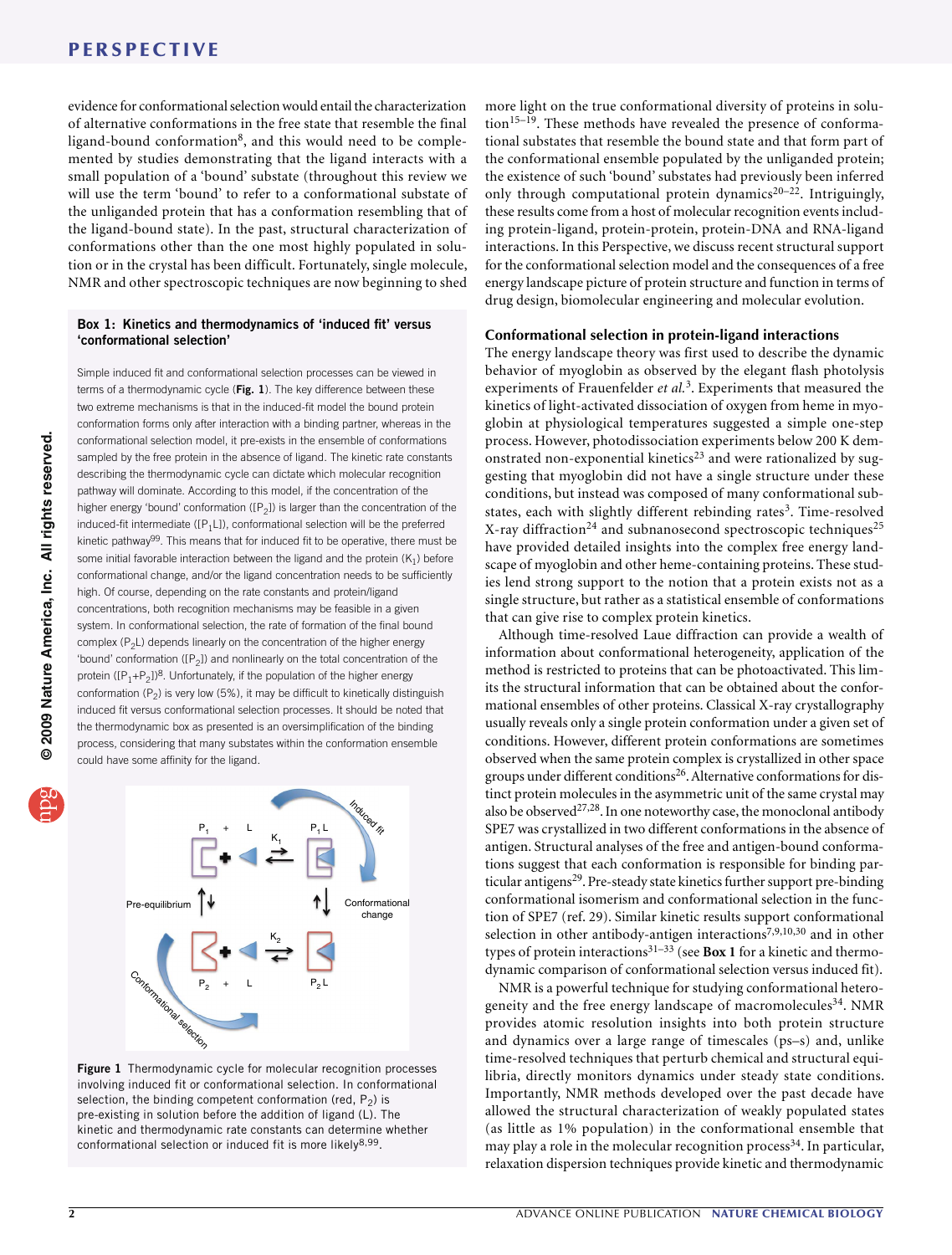<span id="page-2-0"></span>**Figure 2** Conformational selection in protein-ligand interactions<br>
observed by NMR R<sub>2</sub> relaxation dispersion experiments. (a) Locations<br>
of conformational exchange are indicated as spheres on the structure<br>
of DHFR (Pro observed by NMR R<sub>2</sub> relaxation dispersion experiments. (a) Locations of conformational exchange are indicated as spheres on the structure of DHFR (Protein Data Bank (PDB) code 1RX5). (**b**) A linear correlation between ∆ω (chemical shift difference between ground state and higher energy conformations) from  $R_2$  relaxation dispersion experiments of the product binary complex of DHFR (enzyme bound with tetrahydrofolate (E–THF)) and ∆δ from ground-state chemical shift differences between product binary and ternary (enzyme bound with tetrahydrofolate and NADPH cofactor (E–THF–NADPH)) complexes indicates that the higher energy conformation of the product binary complex is structurally similar to the ground state of the product ternary complex (that is, chemical shifts of the higher energy conformation of the product binary complex are similar to the chemical shifts of the ground-state conformation of the product ternary complex) (data taken from ref. 41). (**c**) The binding of the NADPH cofactor changes the free energy landscape of the enzyme. Structurally similar conformations are colored alike.

information about exchange between two or more conformational substates on the µs–ms timescale and also provide information about chemical shifts in the higher energy state that can be used to characterize its structure (see **[Fig. 2](#page-2-0)**). Advances toward directly incorporating chemical shifts in NMR structure refinement<sup>35</sup> and newer  $R_2$ relaxation dispersion experiments that report on internuclear vector orientations in higher energy substates<sup>36,37</sup> provide structural constraints that may allow for direct characterization of higher energy protein conformations<sup>[38](#page-6-7)</sup>.

Conformational selection processes are implicated in a number of enzymes, including RNase  $A^{39}$ , adenylate kinase<sup>27,40</sup> and dihydrofolate reductase $41,42$ . The results with adenylate kinase are especially significant since this enzyme has been used as a textbook example for induced fit. NMR analyses of mesophilic (*Escherichia coli*) and thermophilic (*Aquifex aeolicus*) adenylate kinases are consistent with twostate conformational exchange between the open and closed states observed in X-ray crystal structures of free and ligand-bound adenylate kinase, respectively<sup>27,40</sup>. Chemical shift values from  $R_2$  relaxation dispersion experiments (∆ω) obtained during catalytic turnover show a strong linear correlation between the chemical shift differences ( $\Delta\delta$ ) between the open and closed conformational states. Moreover, there is a strong correlation between the lid opening rates (44 s<sup>-1</sup> and 286 s<sup>-1</sup> for *E. coli* and *A. aeolicus*, respectively) measured by  $R_2$  relaxation dispersion and catalytic turnover ( $k_{\text{cat}} = 30 \text{ s}^{-1}$  and 263 s<sup>-1</sup> for *E. coli* and *A. aeolicus*, respectively)<sup>[40](#page-6-9)</sup>. These results suggest that both adenylate kinases fluctuate between open and closed conformations during catalysis, and that product release depends on the closed-to-open conformational transition. Conformational exchange between open and closed conformations is not solely the function of catalytic turnover considering that similar motions are also observed in the free enzyme[27](#page-6-10). In the crystal structure of the free *A. aeolicus* enzyme, there are three molecules in the asymmetric unit, each with a slightly dif-ferent conformation<sup>[27](#page-6-10)</sup>. These conformations lie along the trajectory between fully open and fully closed conformations<sup>[27](#page-6-10)</sup>. Moreover,  $R_2$ relaxation dispersion NMR spectroscopy, single-molecule FRET and paramagnetic NMR relaxation experiments are all consistent with the fluctuation of the enzyme into a 'bound' conformation in the absence of substrate<sup>27,43</sup>.

In the case of dihydrofolate reductase (DHFR), the dynamics of five different complexes, representing all the intermediates formed in the catalytic cycle, were measured using NMR relaxation dispersion techniques<sup>41,42</sup>. The conformational dynamics of DHFR are ligand dependent, in marked contrast to the ligand-independent fluctuations observed in other proteins<sup>27,44</sup>. The binary complexes, with cofactor



or product bound, both fluctuate into conformations resembling the ternary complex (that is, bound with both cofactor and substrate or product), as suggested by the linear correlation between the dynamic chemical shift differences between lowest and higher energy conformations for the binary complexes ( $\Delta \omega_{\text{binary}}$ ) and the ground-state chemical shift differences between the binary and ternary complexes (∆δ (binary-ternary))[41](#page-6-11) (**[Fig. 2](#page-2-0)**). Single-molecule experiments also support the fluctuation of DHFR into other conformations in the presence of substrate or cofactor that may assist binding of the second ligand[45](#page-6-12). The dynamics observed in complexes of DHFR appear to be functionally relevant in that each complex fluctuates into a conformation resembling the next and/or previous step in the catalytic cycle $41$ . Thus, population re-distributions, mediated by the interactions between enzyme and ligands, play roles in substrate binding, product release and catalytic turnover. This suggests that the free energy landscape of *E. coli* DHFR is dynamic<sup>[11](#page-5-4)</sup>, in the sense that ligand binding (or release) can alter the nature of the thermally accessible substates in the conformational ensemble and the kinetic and thermodynamic parameters governing the conformational equilibria<sup>41,46-48</sup>. Engel and the moleculin in the conformation of the base of calmodinal incorrelation or product bound, both through the moleculin includes in product be calmodinal in the case of column (that is, bound with both cofactor a

#### **Conformational selection in protein interactions**

Studies of enzyme-substrate and enzyme-product complexes demonstrate that proteins can fluctuate into conformations that resemble those of the bound state, even in the absence of ligand. These results and others<sup>49-54</sup> provide structural support for conformational selection in molecular recognition between proteins and small molecules. Similar experimental support exists for conformational selection mechanisms in protein-protein<sup>55–60</sup> and protein–nucleic acid interactions<sup>61-63</sup>.

NMR provides a number of observables, other than relaxation dispersion, that are used to gain insights into the nature of the conformational ensemble. An especially powerful approach is to use NMR observables as restraints in molecular dynamic simulations, or alternatively, NMR observables can be used to bias populations of pre-generated conformations representing potential substates within the conformational ensemble (for more comprehensive discussion of the methodology, see reviews64–66 and references therein). In one approach, NMR order parameters and nuclear Overhauser effects (NOEs) were used to characterize the conformational ensembles of ubiquitin<sup>67</sup> and calmodulin<sup>55</sup>. NOEs are commonly used as restraints in NMR structure determination, while Lipari-Szabo order parameters  $(S<sup>2</sup>)<sup>68</sup>$  give an indication of the amplitude of protein motion on a ps–ns timescale. Intriguingly, the calculated conformational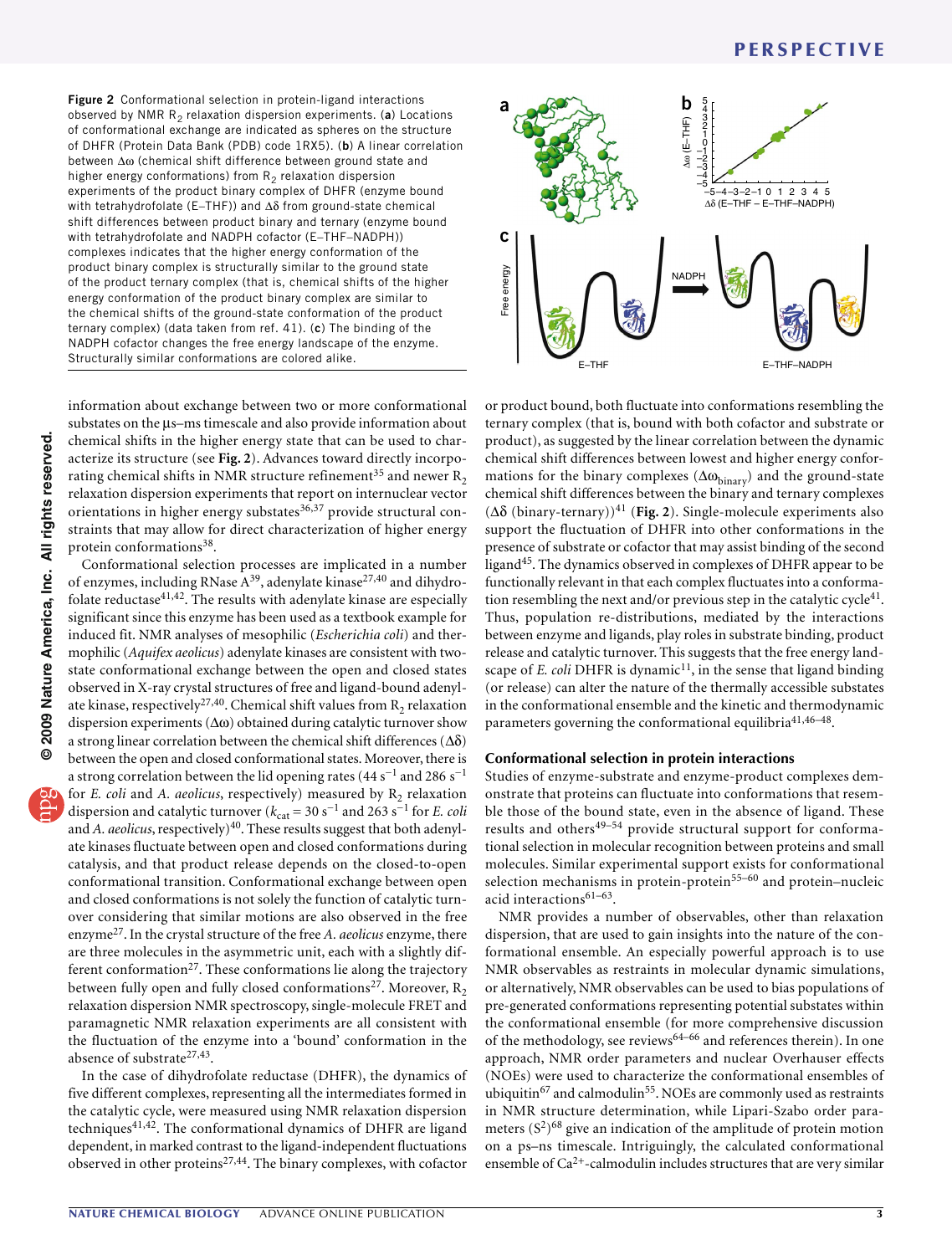<span id="page-3-0"></span>**Figure 3** A schematic illustration of molecular recognition processes involving ubiquitin. The NMR-derived conformational ensemble of ubiquitin indicates that all 'bound' conformations exist in the absence of protein binding partners<sup>[66](#page-6-18)</sup> (left). Although the conformational ensemble encompasses all 46 of the known crystal structures of ubiquitin, only 5 are shown here for clarity (PDB 1F9J, 1S1Q, 1XD3, 2D36 and 2G45). The free energy landscapes are hypothetical considering that the relative population of each conformation in the ensemble and the energy barriers separating the conformations are not known.

to the conformation of calmodulin bound to myosin light chain kinase<sup>55</sup>. Calmodulin consists of N-terminal and C-terminal domains separated by an interdomain linker. The NMR-derived conformational ensemble of Ca2+-calmodulin suggests that the unliganded C-terminal domain adopts a 'bound' conformation much more frequently than does the unliganded N-terminal domain. Based on these results and other biophysical evidence<sup>[55](#page-6-14)</sup>, the authors postulate a molecular recognition process in which myosin light chain kinase first interacts with the C-terminal domain, followed by population shifts within the conformational ensemble such that the 'bound' conformations of the N-terminal domain become more populated<sup>55</sup>. Although a multistep process, the mechanism of binding involves shifting of populations within an ensemble of pre-existing conformations<sup> $4-6,8,11$ </sup> rather than 'induction' of a new conformation not observed in the free protein. Recent single-molecule atomic force microscopy experiments further support a population shift mechanism for myosin light chain kinase binding to  $Ca^{2+}$ -calmodulin<sup>57</sup>.

One shortcoming of the classical Lipari-Szabo NMR order parameters is that they only report on ps–ns timescale protein dynamics and therefore do not give information about dynamic processes on slower timescales that might also be relevant for molecular recognition. Newer approaches utilize structural data from residual dipolar couplings (RDCs)[65](#page-6-17) and/or paramagnetic relaxation enhancement (PRE)<sup>[66](#page-6-18)</sup> to characterize conformational ensembles on slower timescales. For example, RDCs that report on internuclear vector orientations can be used both in NMR structure determination and to identify protein motions on the ps–ms timescale $65,69$ . Thus, RDCderived order parameters that are smaller in magnitude than the Lipari-Szabo order parameters suggest additional motions on the ns–ms timescale that are not captured by the classical order parameters. By measuring RDCs resulting from partial alignment in a large number of media, the conformational ensemble of ubiquitin was calculated up to the microsecond timescale<sup>[60](#page-6-19)</sup>. The most striking feature of the conformational ensemble is the presence of 'bound' conformations in the free state of ubiquitin (**[Fig. 3](#page-3-0)**). In fact, the backbone conformations in all 46 of the known X-ray crystal structures of ubiquitin in complex with various partner proteins are represented within the conformational ensemble, despite the absence of any crystallographic information in ensemble refinement<sup>60</sup>. This gives strong evidence that 'bound' conformations of ubiquitin are present in the free protein, in the absence of protein interaction partners, and that conformational selection-type processes are important for molecular recognition in ubiquitin. However, subsequent conformational changes may be induced, especially in the side chains, after the initial binding interaction<sup>[60](#page-6-19)</sup>. Kinetic studies implicate conformational selection in Alzheimer's A $\beta$  amyloidosis<sup>[70](#page-6-20)</sup>, which can also be considered a protein-protein recognition event<sup>[71](#page-6-21)</sup>.

#### **Conformational selection in RNA and DNA interactions**

The principles of energy landscape theory can also be applied to protein–nucleic acid recognition and to the structure and dynamics of RNA and DNA63,72. For example, the specificity of *lac* repressor



headpiece binding to DNA can be explained by describing differences in the protein free energy landscape when bound to either cognate or noncognate DNA61,72. NMR studies indicate that there are both structural and dynamic differences between noncognate and cognate DNA–*lac* repressor complexes<sup>[61](#page-6-22)</sup> ([Fig. 4](#page-4-0)). Protein motions on the µs–ms timescale that are observed in the DNA-free *lac* repressor headpiece are significantly increased when it binds to nonspecific DNA, especially for residues at the protein-DNA interface<sup>61</sup>. However, upon binding the cognate DNA sequence, the µs–ms timescale motions observed by NMR are effectively quenched<sup>61</sup>. Many of the residues that display changes in µs–ms timescale dynamics adopt alternative conformations in the NMR-derived structural ensemble of the nonspecific complex[61](#page-6-22). Together, these results suggest that the *lac* repressor headpiece samples many conformations in the DNA-free form and when bound to nonspecific DNA, but that a single protein conformation is selected when the protein binds to its specific DNA recognition sequence<sup>61,72</sup>. The molecular recognition mechanism described for the *lac* repressor would allow the protein to bind initially to nonspecific DNA and allow for a fast one-dimensional diffusional search for the cognate recognition site<sup>73,74</sup>, while also providing a mechanism for tight binding with the target sequence. ENERGY (WWW)<br>
Changeux (MWC)<br>
Changeux (MWC)<br>
Changeux (MWC)<br>
Consider the protein free energy Free energy Free energy Free energy Free energy Free energy Free energy Free energy Free energy Free energy Free energy Free e

The structural and dynamic diversity of RNA rivals that of proteins<sup>[63](#page-6-23)</sup>. Many RNA molecules also exist as conformational ensembles containing interconverting substates, and binding interactions can be rationalized based on population shifts and conformational selection processes<sup>[63](#page-6-23)</sup>. For example, the RDC-derived dynamics of the transactivation response (TAR) RNA from the human immunodeficiency virus type-1 demonstrate that the RNA samples 'bound' conformations even in the absence of ligand<sup>75</sup>. The motions of the two TAR RNA helices appear to be highly correlated, and they trace out a dynamic trajectory that encompasses the conformations observed in nearly all of the ligand-bound structures<sup>[75](#page-6-24)</sup>. Thus, conformational selection appears to be universal in molecular recognition processes involving biomolecules.

#### **Conformational selection in protein regulation**

Conformational selection is closely related to the Monod-zWyman-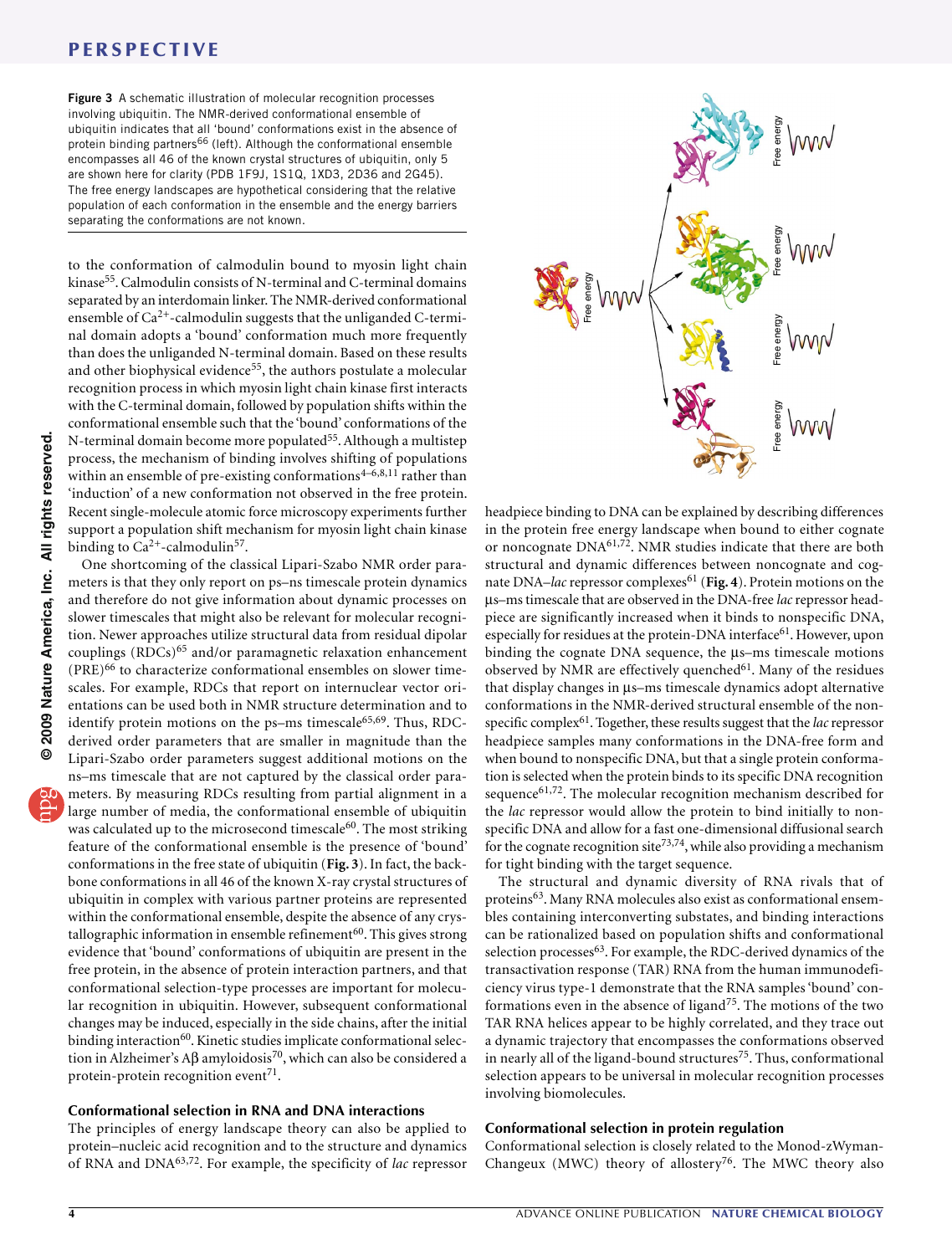<span id="page-4-0"></span>**Figure 4** DNA recognition by the *lac* repressor headpiece. (**a**–**c**) Differences in structure (left) and dynamics (middle) between *lac* repressor headpiece in the free state (PDB code 1LQC) (**a**), *lac* repressor headpiece bound to noncognate DNA (PDB 1OSL) (**b**) and *lac* repressor headpiece bound to cognate DNA (PDB 1L1M) (**c**). The middle column shows *R*ex, the contribution to the NMR  $R_2$  transverse rate constant from  $\mu$ s–ms time scale conformational fluctuations, mapped onto the structures of the *lac* repressor protein (adapted from ref. 72 with permission from the American Chemical Society). The free energy landscape (shown schematically on the right) is rough, with many interconverting substates in the complex of *lac* repressor headpiece with noncognate DNA, but a single dominant conformation is formed in the complex with cognate DNA.

envisions the presence of two or more protein conformations in solution, each with different binding or functional characteristics. For example, the enzyme aspartate transcarbamoylase is suggested to exist in two conformations: a fully active R state and a less active T state[77.](#page-7-0) Although the crystal structures of the R and T states of aspartate transcarbamoylase are well characterized, only recently has it been possible to detect both conformations in solution by NMR and to directly monitor the population redistributions upon the addition of allosteric ligands<sup>78,79</sup>. Results from the NMR studies are fully consistent with the MWC model.

Population redistributions of active and inactive protein conformations can also explain other regulatory processes<sup>80</sup>. Phosphorylation of the bacterial signaling protein NtrC leads to a large conformational change<sup>[81](#page-7-2)</sup>. NMR studies demonstrate that unphosphorylated NtrC accesses a conformation similar to that of phosphorylated Ntrc, which suggests that phosphorylation results in a population redistribution between active and inactive conformations that pre-exist in solution<sup>81</sup>. Likewise, NMR relaxation dispersion experiments demonstrate that the photoswitch LOV2-Jα fluctuates between 'dark' inactive and 'light' active conformations<sup>82</sup>. Shining light on the protein results in a population redistribution that favors the active conformational substate. Thus, changes in protein populations represent a general mechanism for protein function that interconnects molecular recognition and protein regulation.

#### **Implications and future directions**

The studies described above clearly indicate that proteins and RNA can access 'bound' conformations even in the absence of a binding partner. However, the mere fact that the 'bound' conformation is present in the ensemble of conformations sampled by the free protein does not in itself implicate this conformation in the recognition process. The Dbl homology (DH) domain of the oncoprotein Vav1 provides a striking example of the role of a higher energy confor-mational substate in biological function<sup>[83](#page-7-4)</sup>. NMR relaxation dispersion experiments show that the DH domain fluctuates between a ground-state conformation, in which an autoinhibitory helix binds to and blocks the active site, and a weakly populated higher energy conformation in which the autoinhibitory helix is dissociated from the catalytic surface<sup>[83](#page-7-4)</sup>. Mutations that alter the equilibrium distributions of the two states change the catalytic activity of the DH domain and the rate of phosphorylation of the autoinhibitory helix by the Lck kinase; the catalytic activity and the phosphorylation rate are linearly dependent on the population of the higher energy 'helix dissociated' conformation<sup>83</sup>.

Although in the preceding sections we emphasized the importance of conformational selection mechanisms, it is likely that both conformational selection and induced fit play important roles in molecular recognition. Following initial binding through a conformational selection mechanism, it is probable that further changes to the



protein structure and underlying free energy landscape are required to optimize the intermolecular interactions; such conformational rearrangements constitute an induced fit process. The co-existence of both mechanisms is evident in interactions of the maltose-binding protein. The ligand-free protein fluctuates between a predominantly open form and a minor partially closed species<sup>[49](#page-6-26)</sup>. Maltose could potentially interact with both conformations, but further structural changes would need to take place to form the final ligand-bound, fully closed conformation<sup>[49](#page-6-26)</sup>.

The energy landscape view of protein folding and function has numerous practical consequences in areas such as drug design, protein engineering and molecular evolution. For example, small-molecule inhibitors can be designed against higher energy conformations present in the conformational ensemble to target different conformations of the binding pocket<sup>84-86</sup>. Along these lines, several molecular docking procedures have previously been designed to account for protein flexibility in molecular recognition<sup>86-89</sup>. In one procedure, a conformational ensemble is pre-generated using experimental information (for example, different X-ray crystal structures or NMR-derived conformational ensembles) and/or computational data (for example, molecular dynamics simulations, normal mode analyses, principal component analyses); similar conformations are clustered, and binding partners are then docked to representative target conformations<sup>88</sup>. Further energy minimization procedures and/or molecular dynamics simulations can account for additional small-scale motions in the interaction complex. The two stages of the procedure (initial docking of the conformational ensemble, followed by refinement and/or molecular dynamics) essentially represent conformational selection and induced fit processes, respectively. However, a large hurdle in accounting for protein target flexibility in the docking procedure is the increased computation time. The experimental information presented in this review suggests that low-lying conformational substates are primarily responsible for molecular recognition; consequently, biased docking to highly populated conformational clusters (that is, the lowest energy conformational substates) may significantly diminish the computational time. Experimental techniques such as those described here can be used to further decrease the size of the conformational ensemble required for docking.

Nonetheless, applying energy landscape theory to drug design is not straightforward. Not all conformations in the ensemble are likely to be equally 'druggable'; this reflects key differences in energetics and/or accessibility of the potential binding pocket in different members of the conformational ensemble. In such cases, enhanced exploration of the conformational space of the target through additional computational procedures may be required<sup>86</sup>. An alternative strategy for incorporating the conformational ensemble in drug design is the search for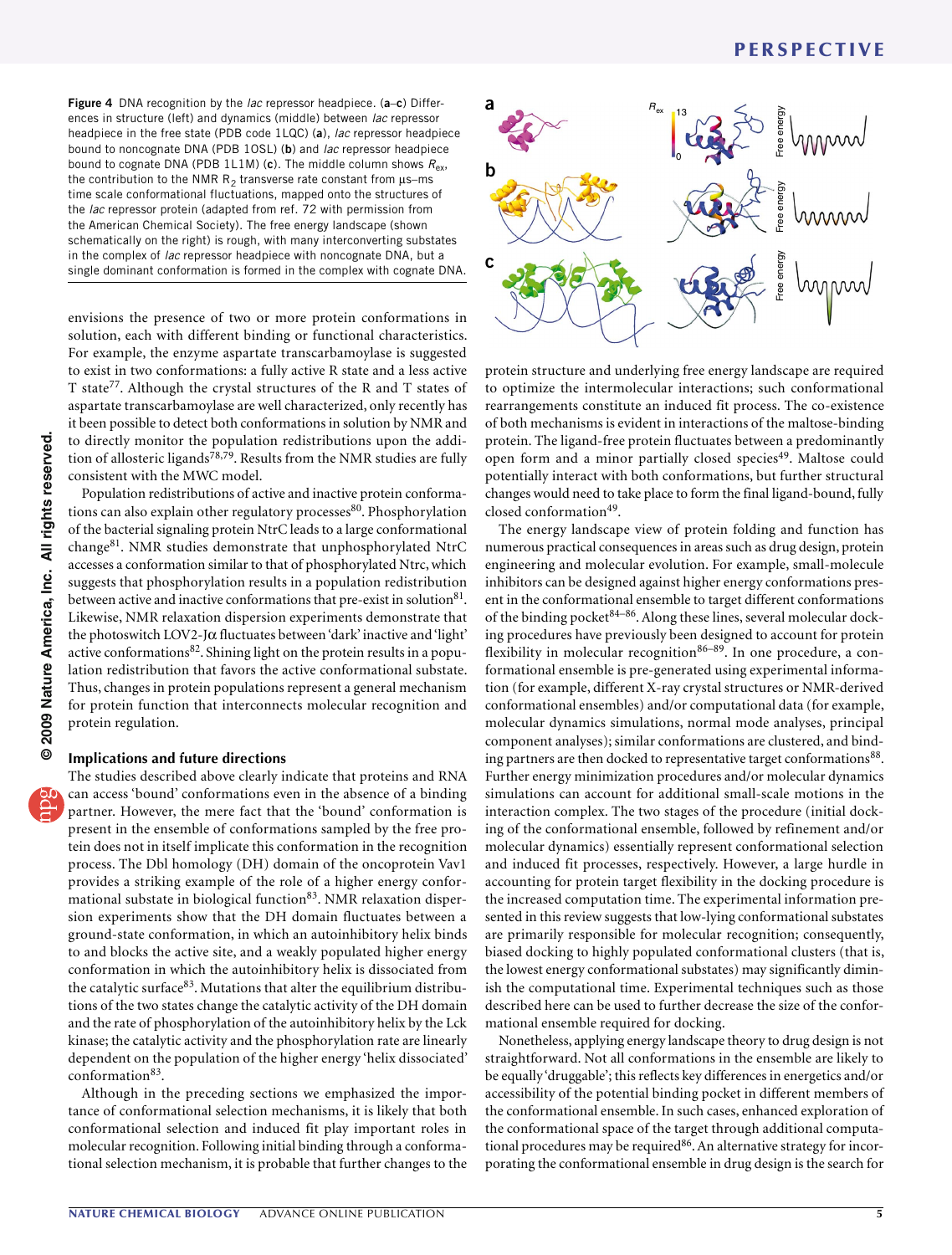allosteric inhibitors (or activators) that would alter the distribution of the conformational ensemble. Though considerable progress has been made toward this goal $90$ , and allosteric drugs are already in the mar-ket or are currently under development<sup>[85](#page-7-8)</sup>, unfortunately, no general strategy is currently available for developing allosteric inhibitors to interact with binding pockets that exist only in a subset of substates in the conformational ensemble. A better understanding of protein dynamics and the role of conformational entropy in determining inhibitor binding affinity is urgently required. The complexity of the interactions that determine the overall binding affinity is evident from recent studies of calmodulin, which show clearly that changes in protein dynamics before and after peptide binding have a significant entropic effect on peptide binding affinity $91$ . Thus, the notion that higher affinity binding always results in a more stable, rigid complex may not be entirely correct, and attention must also be paid to the nature of the conformational ensemble populated by the protein in the ligand-bound state.

Considerations of conformational heterogeneity and conformational selection could potentially aid greatly in the design of protein function and engineering of enzymes $92,93$ . Despite impressive successes, initial attempts to design artificial enzymes resulted in relatively poor catalysts, compared to naturally occurring enzymes. Similarly, catalytic antibodies raised against transition-state analogs are also inefficient catalysts, in general, compared to their natural enzyme counterparts $94$ . This suggests that either we do not have a firm enough understanding of the chemistry and transition-state complexes involved, or that we ignore and do not select for other critical parameters that are essential for efficient enzyme catalysis. In the case of one newly engineered enzyme, *in vitro* evolution was able to select for catalysts with activities similar to those of naturally occurring enzymes<sup>92</sup>. Although this result argues that a combined computational design and directed evolution approach can yield effective biocatalysts, not all mutations introduced by *in vitro* evolution can be readily explained. Current enzyme design efforts tend to consider only the chemical steps in an enzyme's catalytic cycle, overlooking essential steps such as substrate binding, product release and conformational change that could severely limit the catalytic turnover rate in a natural enzyme. Studies of enzymes such as dihydrofolate reductase<sup>41</sup>, adenylate kinase<sup>27</sup> and RNase  $A^{39}$  $A^{39}$  $A^{39}$  suggest that conformational selection-type processes occur throughout the catalytic cycle and can govern steady state turnover $41$ . Hence, we argue that in the future, consideration of low-lying conformational ensembles and conformational changes (that is, re-distribution of the conformer populations) in parallel with optimization of chemistry, substrate binding and product release will be essential for the design of more effective catalysts that rival naturally occurring enzymes in catalytic activity. Incorporation of such elements into the design strategy could also permit the engineering of regulatory elements that modify newly evolved enzyme activities via remote-site allosteric modulation. In turn, these studies will enhance comprehension of conformational ensembles in ligand interactions,

Conformational ensembles are also important in the evolution of molecular interactions. The 'bound' conformation observed in free enzymes such as adenylate kinase and dihydrofolate reductase can be regarded as the second most highly populated conformation in solution; other conformations even higher in energy and of much lower population are not detectable by NMR relaxation dispersion techniques. This suggests that the intrinsic fluctuations of a protein (or RNA) are highly 'tuned' and have evolved to be functionally relevant $84$ , and that it is the lowest energy subset of conformational states that are most relevant to biological function. In the case of

enzyme catalysis and molecular evolution.

ubiquitin, the conformational ensemble contains a very large number of different conformational substates; these may have evolved to allow ubiquitin to interact with a diverse range of binding partners, or conversely, protein binding partners may have taken advantage of preexisting conformational diversity. Both processes may be important in the evolution of molecular recognition. This is similar to a 70-year-old proposal for antigen-antibody interactions that suggested that both conformational and amino acid sequence diversity would allow antibodies to interact with the greatest variety of antigens<sup>95</sup>. Darwinian evolution requires that a function exists to some extent before natural selection<sup> $6,11$ </sup>, thus protein conformational diversity and functional promiscuity are closely connected and are a potential means of molecular evolution<sup>96,97</sup>. Conformational selection processes may also be more resilient to evolutionary forces than induced fit-type mechanisms $^{11}$  $^{11}$  $^{11}$ . In the case of conformational selection, deleterious mutations may significantly alter the free energy landscape, but binding-competent conformers may still be present in the conformational ensemble. This is in contrast to an induced fit–type mechanism where an unfavorable mutation can critically disrupt the step-wise conformational changes required for competent binding[11.](#page-5-4) Except for a few studies of the maturation process of antibodyantigen interactions<sup>7,29,98</sup>, there is very little information regarding the role of the conformational ensemble in directing molecular evolution. This situation is unfortunate, since a better understanding of the evolutionary aspects of conformational heterogeneity could have an immediate and positive impact on efforts to design and engineer *de novo* proteins with new functions.

#### **Acknowledgments**

This work was supported by the US National Institutes of Health (NIH grants GM75995 and CA96865 to P.E.W.) and by the Skaggs Institute for Chemical Biology. This project has been funded in whole or in part with federal funds from the National Cancer Institute, NIH, under contract number N01-CO-12400. The content of this publication does not necessarily reflect the views or policies of the Department of Health and Human Services, nor does mention of trade names, commercial products or organizations imply endorsement by the US Government. This research was supported (in part) by the Intramural Research Program of the NIH, National Cancer Institute, Center for Cancer Research.

Published online at http://www.nature.com/naturechemicalbiology/. Reprints and permissions information is available online at http://npg.nature.com/ reprintsandpermissions/.

- <span id="page-5-0"></span>1. Fischer, E. Einfluss der configuration auf die wirkung der enzyme. *Ber. Dtsch. Chem. Ges.* **27**, 2984–2993 (1894).
- <span id="page-5-1"></span>2. Koshland, D.E. Application of a theory of enzyme specificity to protein synthesis. *Proc. Natl. Acad. Sci. USA* **44**, 98–104 (1958).
- <span id="page-5-2"></span>3. Frauenfelder, H., Sligar, S.G. & Wolynes, P.G. The energy landscapes and motions of proteins. *Science* **254**, 1598–1603 (1991).
- 4. Ma, B., Kumar, S., Tsai, C.J. & Nussinov, R. Folding funnels and binding mechanisms. *Protein Eng.* **12**, 713–720 (1999).
- 5. Tsai, C.J., Kumar, S., Ma, B. & Nussinov, R. Folding funnels, binding funnels, and protein function. *Protein Sci.* **8**, 1181–1190 (1999).
- 6. Tsai, C.J., Ma, B. & Nussinov, R. Folding and binding cascades: shifts in energy landscapes. *Proc. Natl. Acad. Sci. USA* **96**, 9970–9972 (1999).
- 7. Foote, J. & Milstein, C. Conformational isomerism and the diversity of antibodies. *Proc. Natl. Acad. Sci. USA* **91**, 10370–10374 (1994).
- <span id="page-5-3"></span>8. Bosshard, H.R. Molecular recognition by induced fit: how fit is the concept? *News Physiol. Sci.* **16**, 171–173 (2001).
- 9. Berger, C. *et al.* Antigen recognition by conformational selection. *FEBS Lett.* **450**, 149–153 (1999).
- 10. Leder, L. *et al.* Spectroscopic, calorimetric, and kinetic demonstration of conformational adaptation in peptide-antibody recognition. *Biochemistry* **34**, 16509–16518 (1995).
- <span id="page-5-4"></span>11. Kumar, S., Ma, B., Tsai, C.J., Sinha, N. & Nussinov, R. Folding and binding cascades: dynamic landscapes and population shifts. *Protein Sci.* **9**, 10–19 (2000).
- 12. Miller, D.W. & Dill, K.A. Ligand binding to proteins: the binding landscape model. *Protein Sci.* **6**, 2166–2179 (1997).
- 13. Dill, K.A. & Chan, H.S. From Levinthal to pathways to funnels. *Nat. Struct. Biol.* **4**, 10–19 (1997).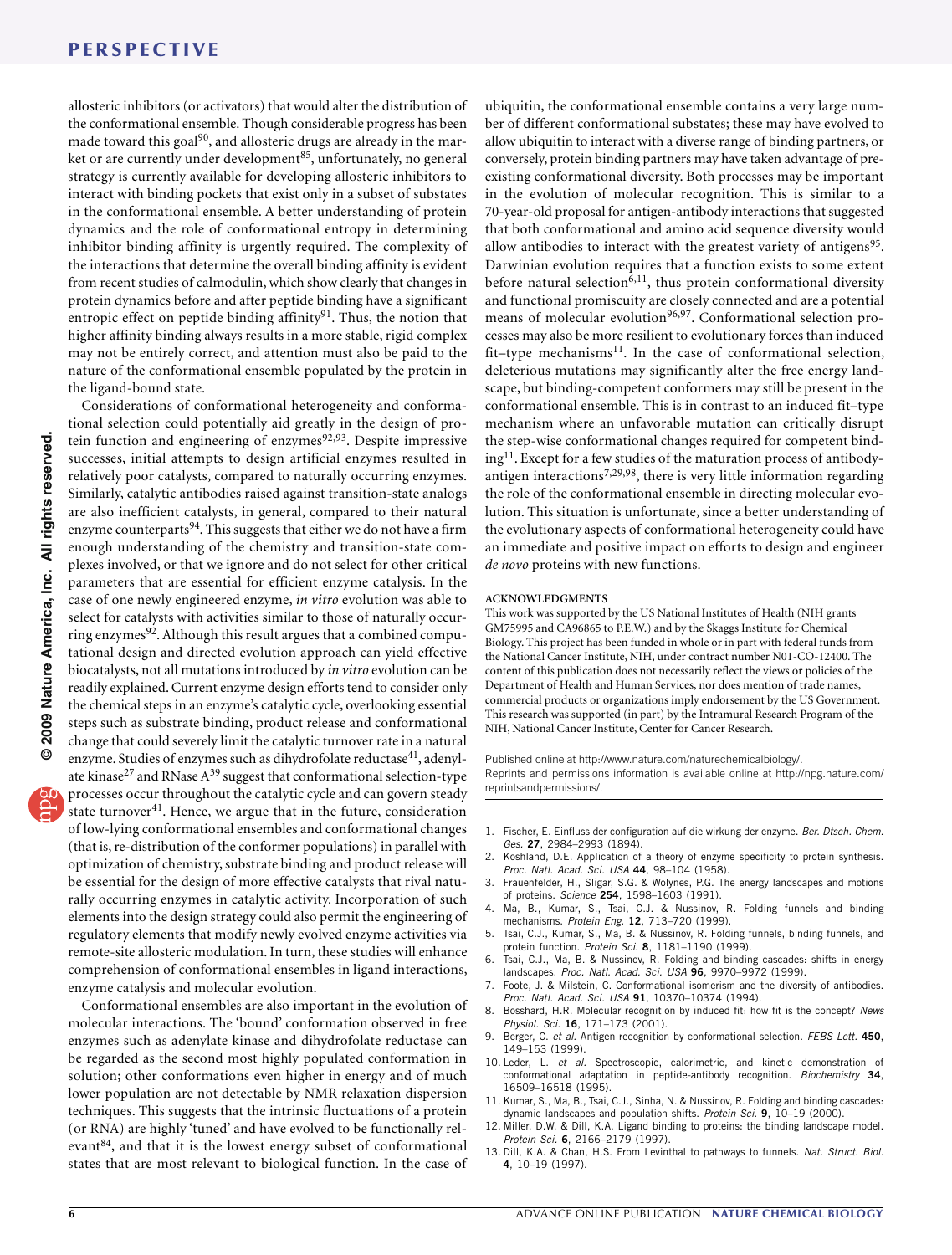- 14. Ma, B., Shatsky, M., Wolfson, H.J. & Nussinov, R. Multiple diverse ligands binding at a single protein site: a matter of pre-existing populations. *Protein Sci.* **11**, 184–197 (2002).
- 15. Greenleaf, W.J., Woodside, M.T. & Block, S.M. High-resolution, single-molecule measurements of biomolecular motion. *Annu. Rev. Biophys. Biomol. Struct.* **36**, 171–190 (2007).
- 16. Parak, F.G. Proteins in action: the physics of structural fluctuations and conformational changes. *Curr. Opin. Struct. Biol.* **13**, 552–557 (2003).
- 17. Hinterdorfer, P. & Dufrene, Y.F. Detection and localization of single molecular recognition events using atomic force microscopy. *Nat. Methods* **3**, 347–355 (2006).
- 18. Busenlehner, L.S. & Armstrong, R.N. Insights into enzyme structure and dynamics elucidated by amide H/D exchange mass spectrometry. *Arch. Biochem. Biophys.* **433**, 34–46 (2005).
- 19. Palmer, A.G. III. Nmr probes of molecular dynamics: overview and comparison with other techniques. *Annu. Rev. Biophys. Biomol. Struct.* **30**, 129–155 (2001).
- 20. Tobi, D. & Bahar, I. Structural changes involved in protein binding correlate with intrinsic motions of proteins in the unbound state. *Proc. Natl. Acad. Sci. USA* **102**, 18908–18913 (2005).
- 21. Keskin, O. Binding induced conformational changes of proteins correlate with their intrinsic fluctuations: a case study of antibodies. *BMC Struct. Biol.* **7**, 31 (2007).
- 22. Grunberg, R., Leckner, J. & Nilges, M. Complementarity of structure ensembles in protein-protein binding. *Structure* **12**, 2125–2136 (2004).
- <span id="page-6-0"></span>23. Austin, R.H., Beeson, K.W., Eisenstein, L., Frauenfelder, H. & Gunsalus, I.C. Dynamics of ligand binding to myoglobin. *Biochemistry* **14**, 5355–5373 (1975).
- <span id="page-6-1"></span>24. Schotte, F. *et al.* Watching a protein as it functions with 150-ps time-resolved x-ray crystallography. *Science* **300**, 1944–1947 (2003).
- <span id="page-6-2"></span>25. Vos, M.H. Ultrafast dynamics of ligands within heme proteins. *Biochim. Biophys. Acta* **1777**, 15–31 (2008).
- <span id="page-6-3"></span>26. Lee, A.Y., Gulnik, S.V. & Erickson, J.W. Conformational switching in an aspartic proteinase. *Nat. Struct. Biol.* **5**, 866–871 (1998).
- <span id="page-6-10"></span>27. Henzler-Wildman, K.A. *et al.* Intrinsic motions along an enzymatic reaction trajectory. *Nature* **450**, 838–844 (2007).
- **This study provides experimental support from X-ray crystallography, NMR and single-molecule fluorescence that adenylate kinase fluctuates between open and closed states in the absence of ligand**.
- 28. Muller, Y.A., Kelley, R.F. & de Vos, A.M. Hinge bending within the cytokine receptor superfamily revealed by the 2.4 A crystal structure of the extracellular domain of rabbit tissue factor. *Protein Sci.* **7**, 1106–1115 (1998).
- <span id="page-6-4"></span>29. James, L.C., Roversi, P. & Tawfik, D.S. Antibody multispecificity mediated by conformational diversity. *Science* **299**, 1362–1367 (2003).
- 30. Hanes, J., Jermutus, L., Weber-Bornhauser, S., Bosshard, H.R. & Pluckthun, A. Ribosome display efficiently selects and evolves high-affinity antibodies in vitro from immune libraries. *Proc. Natl. Acad. Sci. USA* **95**, 14130–14135 (1998).
- 31. Stella, L. *et al.* Flexibility of helix 2 in the human glutathione transferase P1–1. timeresolved fluorescence spectroscopy. *J. Biol. Chem.* **273**, 23267–23273 (1998).
- 32. Xu, J. & Root, D.D. Conformational selection during weak binding at the actin and myosin interface. *Biophys. J.* **79**, 1498–1510 (2000).
- 33. Cao, Y., Musah, R.A., Wilcox, S.K., Goodin, D.B. & McRee, D.E. Protein conformer selection by ligand binding observed with crystallography. *Protein Sci.* **7**, 72–78 (1998).
- <span id="page-6-5"></span>34. Mittermaier, A. & Kay, L.E. New tools provide new insights in NMR studies of protein dynamics. *Science* **312**, 224–228 (2006).
- <span id="page-6-6"></span>35. Cavalli, A., Salvatella, X., Dobson, C.M. & Vendruscolo, M. Protein structure determination from NMR chemical shifts. *Proc. Natl. Acad. Sci. USA* **104**, 9615–9620 (2007).
- 36. Vallurupalli, P., Hansen, D.F., Stollar, E., Meirovitch, E. & Kay, L.E. Measurement of bond vector orientations in invisible excited states of proteins. *Proc. Natl. Acad. Sci. USA* **104**, 18473–18477 (2007).
- 37. Igumenova, T.I., Brath, U., Akke, M. & Palmer, A.G. III. Characterization of chemical exchange using residual dipolar coupling. *J. Am. Chem. Soc.* **129**, 13396–13397 (2007).
- <span id="page-6-7"></span>38. Hansen, D.F., Vallurupalli, P. & Kay, L.E. Using relaxation dispersion NMR spectroscopy to determine structures of excited, invisible protein states. *J. Biomol. NMR* **41**, 113–120 (2008).
- <span id="page-6-8"></span>39. Beach, H., Cole, R., Gill, M.L. & Loria, J.P. Conservation of mus-ms enzyme motions in the apo- and substrate-mimicked state. *J. Am. Chem. Soc.* **127**, 9167–9176 (2005).
- <span id="page-6-9"></span>40. Wolf-Watz, M. *et al.* Linkage between dynamics and catalysis in a thermophilicmesophilic enzyme pair. *Nat. Struct. Mol. Biol.* **11**, 945–949 (2004).
- <span id="page-6-11"></span>41. Boehr, D.D., McElheny, D., Dyson, H.J. & Wright, P.E. The dynamic energy landscape of dihydrofolate reductase catalysis. *Science* **313**, 1638–1642 (2006). **This study suggests that every functional intermediate of dihydrofolate reductase fluctuates into a higher energy conformation that is structurally similar to the next and/or previous complex in the catalytic cycle**.
- 42. McElheny, D., Schnell, J.R., Lansing, J.C., Dyson, H.J. & Wright, P.E. Defining the role of active-site loop fluctuations in dihydrofolate reductase catalysis. *Proc. Natl. Acad. Sci. USA* **102**, 5032–5037 (2005).
- 43. Hanson, J.A. *et al.* Illuminating the mechanistic roles of enzyme conformational dynamics. *Proc. Natl. Acad. Sci. USA* **104**, 18055–18060 (2007).
- 44. Eisenmesser, E.Z. *et al.* Intrinsic dynamics of an enzyme underlies catalysis. *Nature* **438**, 117–121 (2005).
- <span id="page-6-12"></span>45. Antikainen, N.M., Smiley, R.D., Benkovic, S.J. & Hammes, G.G. Conformation coupled enzyme catalysis: single-molecule and transient kinetics investigation of dihydrofolate reductase. *Biochemistry* **44**, 16835–16843 (2005).
- 46. Boehr, D.D., Dyson, H.J. & Wright, P.E. Conformational relaxation following hydride transfer plays a limiting role in dihydrofolate reductase catalysis. *Biochemistry* **47**, 9227–9233 (2008).
- 47. Kitahara, R. *et al.* High pressure NMR reveals active-site hinge motion of folatebound *Escherichia coli* dihydrofolate reductase. *Biochemistry* **39**, 12789–12795 (2000).
- 48. Mauldin, R.V., Carroll, M.J. & Lee, A.L. Dynamic dysfunction in dihydrofolate reductase results from antifolate drug binding: modulation of dynamics within a structural state. *Structure* **17**, 386–394 (2009).
- <span id="page-6-26"></span>49. Tang, C., Schwieters, C.D. & Clore, G.M. Open-to-closed transition in apo maltosebinding protein observed by paramagnetic NMR. *Nature* **449**, 1078–1082 (2007).
- 50. Lu, Z.L., Coetsee, M., White, C.D. & Millar, R.P. Structural determinants for ligandreceptor conformational selection in a peptide G protein-coupled receptor. *J. Biol. Chem.* **282**, 17921–17929 (2007).
- 51. Fenwick, R. *et al.* Solution structure and dynamics of the small GTPase RalB in its active conformation: significance for effector protein binding. *Biochemistry* **48**, 2192–2206 (2009).
- 52. Saitoh, T. *et al.* Tom20 recognizes mitochondrial presequences through dynamic equilibrium among multiple bound states. *EMBO J.* **26**, 4777–4787 (2007).
- 53. Brath, U. & Akke, M. Differential responses of the backbone and side chain conformational dynamics in FKBP12 upon binding the transition state analog FK506: implications for transition state stabilization and target protein recognition. *J. Mol. Biol.* **387**, 233–244 (2009).
- 54. Keramisanou, D. *et al.* Disorder-order folding transitions underlie catalysis in the helicase motor of SecA. *Nat. Struct. Mol. Biol.* **13**, 594–602 (2006).
- <span id="page-6-14"></span>55. Gsponer, J. *et al.* A coupled equilibrium shift mechanism in calmodulin-mediated signal transduction. *Structure* **16**, 736–746 (2008).
- 56. Nevo, R. *et al.* A molecular switch between alternative conformational states in the complex of Ran and importin beta1. *Nat. Struct. Biol.* **10**, 553–557 (2003).
- <span id="page-6-16"></span>57. Junker, J.P., Ziegler, F. & Rief, M. Ligand-dependent equilibrium fluctuations of single calmodulin molecules. *Science* **323**, 633–637 (2009).
- 58. Koglin, A. *et al.* Conformational switches modulate protein interactions in peptide antibiotic synthetases. *Science* **312**, 273–276 (2006).
- 59. Koglin, A. *et al.* Structural basis for the selectivity of the external thioesterase of the surfactin synthetase. *Nature* **454**, 907–911 (2008).
- <span id="page-6-19"></span>60. Lange, O.F. *et al.* Recognition dynamics up to microseconds revealed from an RDC-derived ubiquitin ensemble in solution. *Science* **320**, 1471–1475 (2008). **This report presents an NMR-derived conformational ensemble of ubiquitin that encompasses all the crystallographically determined conformations of ubiquitin**.
- <span id="page-6-22"></span>61. Kalodimos, C. *et al.* Structure and flexibility adaptation in nonspecific and specific protein-DNA complexes. *Science* **305**, 386–389 (2004). **This study compares the structure and dynamics of the** *lac* **repressor headpiece when bound to cognate versus noncognate DNA, and demonstrates that the underlying energy landscapes are distinct**.
- 62. Zhang, Q., Stelzer, A.C., Fisher, C.K. & Al-Hashimi, H.M. Visualizing spatially correlated dynamics that directs RNA conformational transitions. *Nature* **450**, 1263–1267 (2007).

**This study demonstrates that TAR RNA fluctuates into multiple "bound" conformations in the absence of ligands**.

- <span id="page-6-23"></span>63. Al-Hashimi, H.M. & Walter, N.G. RNA dynamics: it is about time. *Curr. Opin. Struct. Biol.* **18**, 321–329 (2008).
- 64. Mittag, T. & Forman-Kay, J.D. Atomic-level characterization of disordered protein ensembles. *Curr. Opin. Struct. Biol.* **17**, 3–14 (2007).
- <span id="page-6-17"></span>65. Lakomek, N.A. *et al.* Residual dipolar couplings as a tool to study molecular recognition of ubiquitin. *Biochem. Soc. Trans.* **36**, 1433–1437 (2008).
- <span id="page-6-18"></span>66. Clore, G.M., Tang, C. & Iwahara, J. Elucidating transient macromolecular interactions using paramagnetic relaxation enhancement. *Curr. Opin. Struct. Biol.* **17**, 603–616 (2007).
- <span id="page-6-13"></span>67. Lindorff-Larsen, K., Best, R.B., Depristo, M.A., Dobson, C.M. & Vendruscolo, M. Simultaneous determination of protein structure and dynamics. *Nature* **433**, 128–132 (2005).
- <span id="page-6-15"></span>68. Lipari, G. & Szabo, A. Nuclear magnetic resonance relaxation in nucleic acid fragments: models for internal motion. *Biochemistry* **20**, 6250–6256 (1981).
- 69. Lakomek, N.A., Carlomagno, T., Becker, S., Griesinger, C. & Meiler, J. A thorough dynamic interpretation of residual dipolar couplings in ubiquitin. *J. Biomol. NMR* **34**, 101–115 (2006).
- <span id="page-6-20"></span>70. Esler, W.P. *et al.* Alzheimer's disease amyloid propagation by a template-dependent dock-lock mechanism. *Biochemistry* **39**, 6288–6295 (2000).
- <span id="page-6-21"></span>71. Tessier, P.M. & Lindquist, S. Prion recognition elements govern nucleation, strain specificity and species barriers. *Nature* **447**, 556–561 (2007).
- 72. Kalodimos, C., Boelens, R. & Kaptein, R. Toward an integrated model of protein−DNA recognition as inferred from NMR studies on the lac repressor system. *Chem. Rev.* **104**, 3567–3586 (2004).
- 73. von Hippel, P.H. & Berg, O.G. Facilitated target location in biological systems. *J. Biol. Chem.* **264**, 675–678 (1989).
- 74. Gorman, J. & Greene, E.C. Visualizing one-dimensional diffusion of proteins along DNA. *Nat. Struct. Mol. Biol.* **15**, 768–774 (2008).
- <span id="page-6-24"></span>75. Zhang, Q., Stelzer, A., Fisher, C. & Al-Hashimi, H. Visualizing spatially correlated dynamics that directs RNA conformational transitions. *Nature* **450**, 1263–1267 (2007).
- <span id="page-6-25"></span>76. Monod, J., Wyman, J. & Changeux, J.P. On the nature of allosteric transitions: A plausible model. *J. Mol. Biol.* **12**, 88–118 (1965).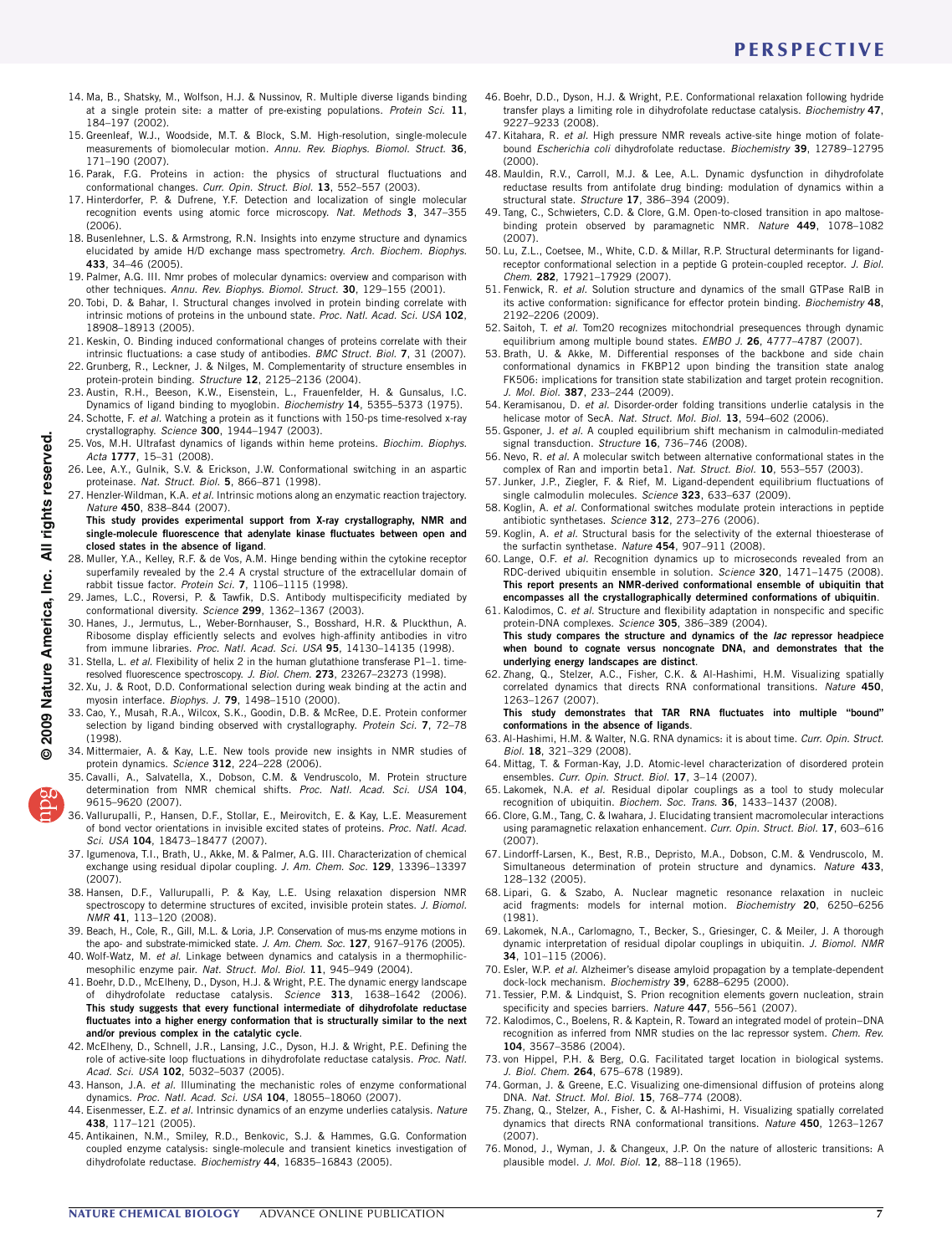### **PERSPECTIVE**

- <span id="page-7-0"></span>77. Kantrowitz, E.R. & Lipscomb, W.N. *Escherichia coli* aspartate transcarbamoylase: the molecular basis for a concerted allosteric transition. *Trends Biochem. Sci.* **15**, 53–59 (1990).
- 78. Velyvis, A., Yang, Y.R., Schachman, H.K. & Kay, L.E. A solution NMR study showing that active site ligands and nucleotides directly perturb the allosteric equilibrium in aspartate transcarbamoylase. *Proc. Natl. Acad. Sci. USA* **104**, 8815–8820 (2007).
- 79. Velyvis, A., Schachman, H.K. & Kay, L.E. Application of methyl-TROSY NMR to test allosteric models describing effects of nucleotide binding to aspartate transcarbamoylase. *J. Mol. Biol.* **387**, 540–547 (2009).
- <span id="page-7-1"></span>80. Gunasekaran, K., Ma, B. & Nussinov, R. Is allostery an intrinsic property of all dynamic proteins? *Proteins* **57**, 433–443 (2004).
- <span id="page-7-2"></span>81. Volkman, B.F., Lipson, D., Wemmer, D.E. & Kern, D. Two-state allosteric behavior in a single-domain signaling protein. *Science* **291**, 2429–2433 (2001).
- <span id="page-7-3"></span>82. Yao, X., Rosen, M.K. & Gardner, K.H. Estimation of the available free energy in a LOV2-J alpha photoswitch. *Nat. Chem. Biol.* **4**, 491–497 (2008).
- <span id="page-7-4"></span>83. Li, P., Martins, I.R., Amarasinghe, G.K. & Rosen, M.K. Internal dynamics control activation and activity of the autoinhibited Vav DH domain. *Nat. Struct. Mol. Biol.* **15**, 613–618 (2008).

**This study presents a linear correlation between biological activity and the population of the Vav DH higher energy conformation. This provides both structural and functional evidence for the involvement of a higher energy conformation in biological function**.

- <span id="page-7-12"></span>84. Boehr, D.D., Dyson, H.J. & Wright, P.E. An NMR perspective on enzyme dynamics. *Chem. Rev.* **106**, 3055–3079 (2006).
- <span id="page-7-8"></span>85. Lee, G.M. & Craik, C.S. Trapping moving targets with small molecules. *Science* **324**, 213–215 (2009).
- <span id="page-7-6"></span>86. Bursavich, M.G. & Rich, D.H. Designing non-peptide peptidomimetics in the 21st century: inhibitors targeting conformational ensembles. *J. Med. Chem.* **45**, 541–558 (2002).
- 87. Totrov, M. & Abagyan, R. Flexible ligand docking to multiple receptor conformations: a practical alternative. *Curr. Opin. Struct. Biol.* **18**, 178–184 (2008).
- <span id="page-7-5"></span>88. Andrusier, N., Mashiach, E., Nussinov, R. & Wolfson, H.J. Principles of flexible protein-protein docking. *Proteins* **73**, 271–289 (2008).
- 89. Chaudhury, S. & Gray, J.J. Conformer selection and induced fit in flexible backbone protein-protein docking using computational and NMR ensembles. *J. Mol. Biol.* **381**, 1068–1087 (2008).
- <span id="page-7-7"></span>90. Lindsley, C.W. & Emmitte, K.A. Recent progress in the discovery and development of negative allosteric modulators of mGluR5. *Curr. Opin. Drug Discov. Devel.* **12**, 446–457 (2009).
- <span id="page-7-9"></span>91. Frederick, K.K., Marlow, M.S., Valentine, K.G. & Wand, A.J. Conformational entropy in molecular recognition by proteins. *Nature* **448**, 325–329 (2007).
- <span id="page-7-11"></span>92. Rothlisberger, D. *et al.* Kemp elimination catalysts by computational enzyme design. *Nature* **453**, 190–195 (2008).
- 93. Jiang, L. *et al.* De novo computational design of retro-aldol enzymes. *Science* **319**, 1387–1391 (2008).
- <span id="page-7-10"></span>94. Hilvert, D. Critical analysis of antibody catalysis. *Annu. Rev. Biochem.* **69**, 751–793 (2000).
- <span id="page-7-13"></span>95. Pauling, L. & Delbruck, M. The nature of the intermolecular forces operative in biological processes. *Science* **92**, 77–79 (1940).
- 96. James, L.C. & Tawfik, D.S. Conformational diversity and protein evolution—a 60-year-old hypothesis revisited. *Trends Biochem. Sci.* **28**, 361–368 (2003).
- 97. Tokuriki, N. & Tawfik, D.S. Protein dynamism and evolvability. *Science* **324**, 203–207 (2009).
- 98. Wedemayer, G.J., Patten, P.A., Wang, L.H., Schultz, P.G. & Stevens, R.C. Structural insights into the evolution of an antibody combining site. *Science* **276**, 1665–1669 (1997).
- 99. Weikl, T. & Von Deuster, C. Selected-fit versus induced-fit protein binding: kinetic differences and mutational analysis. *Proteins* **75**, 104–110 (2009).